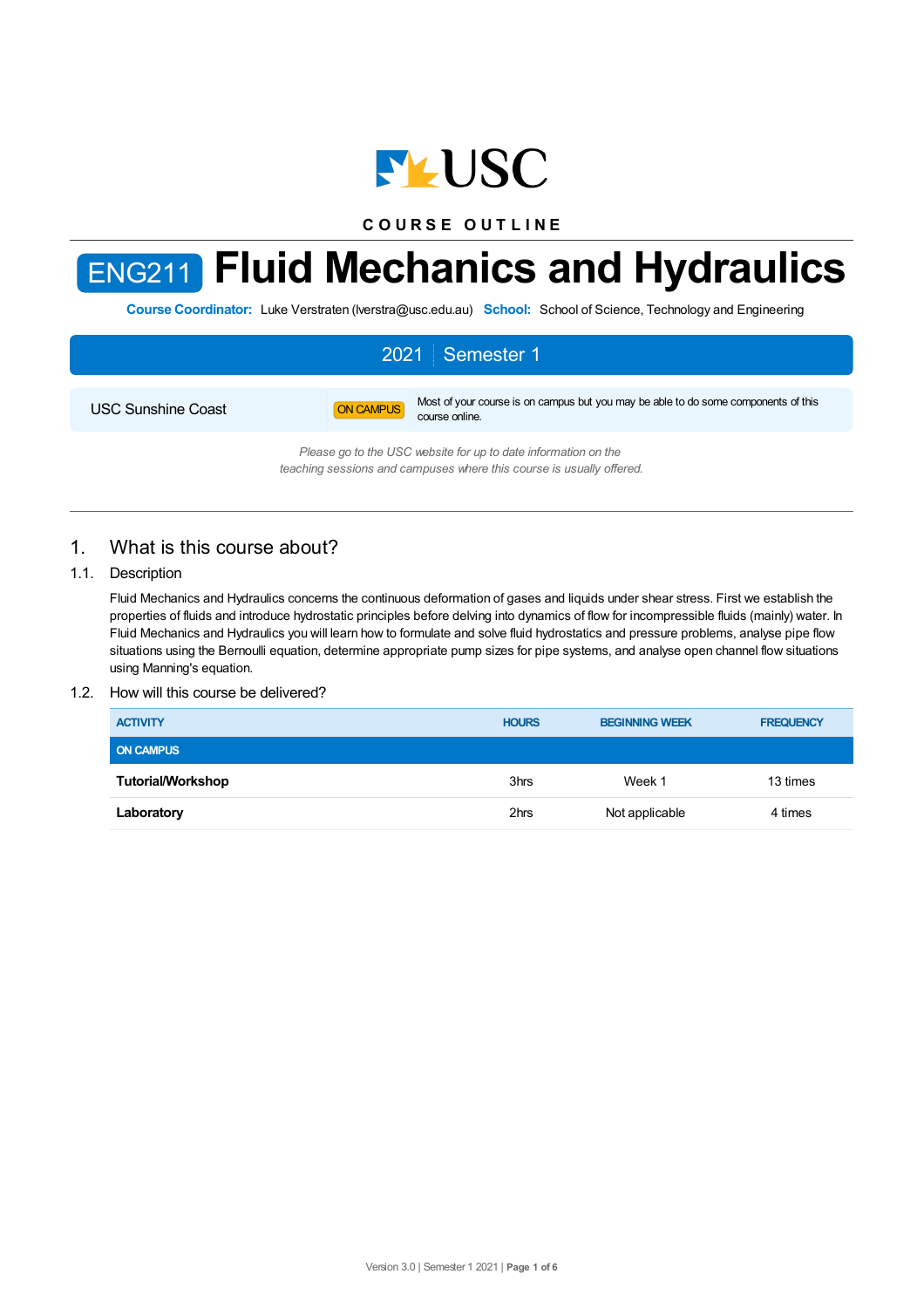## 1.3. Course Topics

- Fluid Properties and Hydrostatics
- Static Pressure Forces
- Fluid Dynamics & Bernoulli Equation
- Flow Measurement
- Forces and Momentum of Moving Fluids
- Viscous Pipe Flows
- Pumps and Turbines
- Open Channel Hydraulics

You will be introduced to an exciting and innovative teaching and learning style in this course. A new topic will be introduced each week before the allocated lecture time in a new "*eLecture*" format (narrated PowerPoint shows). The new*eLecture* format allows you to work through the material at your own pace, whenever you like, and as often as you like. You are required to work through each week's *eLecture* material and answer a number of preliminary online questions related to the *eLecture* **before** you attend each week's lecture. Answers to the *eLecture* questions are graded and form part of your assessment.

Traditional lecture sessions will be replaced with "*workshops"* (2 hours/week) where you will participate in class activities and discussions around applying the theory you learnt in the *eLecture.* The *workshop* sessions will be used to further reinforce and expand the on the knowledge that you gained by working through the *eLecture* before the *workshop*. You will use your internet enabled device (iPhone, tablets, laptops, etc) to answer online *workshop* problems. You will do this using classroom response system (CRS) software, however, this will be explained in detail before semester starts. Your answers to the *workshop* questions will not be graded, however, they will provide you with immediate feedback on your general understanding of each week's topic. It is highly recommended that you attend and participate in all *workshops* (and answer all *eLecture*, *workshop* and *tutorial* questions). A 1-hour tutorial will directly follow the 2-hour workshop each week. You can use these tutorial sessions to ask for further clarification on any issues that you had with that week's material or to ask any other questions.

You will be required to answer a final set of online weekly tutorial questions after each week's workshop. You can use the tutorial session to work together on these weekly quiz questions if you like. However, attendance at the tutorials is not mandatory. The weekly *eLecture* and *tutorial* questions will be graded and will contribute to up to 30% of your final mark. Students must also complete 4 laboratory practicals and submit individual reports for each. The practicals are designed as hands-on demonstrations of some of the fundamental fluid mechanics concepts and theory learned in the course. The format of the 4 reports must follow the guidelines provided in the course.

## 2. What level is this course?

## 200 Level (Developing)

Building on and expanding the scope of introductory knowledge and skills, developing breadth or depth and applying knowledge and skills in a new context. May require pre-requisites where discipline specific introductory knowledge or skills is necessary. Normally, undertaken in the second or third full-time year of an undergraduate programs.

## 3. What is the unit value of this course?

12 units

# 4. How does this course contribute to my learning?

|                | <b>COURSE LEARNING OUTCOMES</b>                                                                                                             | <b>GRADUATE QUALITIES</b>                                                 |
|----------------|---------------------------------------------------------------------------------------------------------------------------------------------|---------------------------------------------------------------------------|
|                | On successful completion of this course, you should be able to                                                                              | Completing these tasks<br>successfully will contribute to<br>you becoming |
|                | Explain, describe and apply hydraulic theory and how fluid properties are used to predict hydraulic<br>behaviour in fluids and pipe systems | Knowledgeable                                                             |
| 2              | Explain and describe how fluid shear stresses resist forces such as gravity and momentum                                                    | Creative and critical thinker                                             |
| 3              | Interpret experimental and test results and present these in an appropriate engineering report format                                       | Creative and critical thinker                                             |
| $\overline{4}$ | Collaborate with others in a team project environment to conduct engineering investigations and<br>produce engineering reports              | Engaged                                                                   |

# 5. Am I eligible to enrol in this course?

Refer to the USC [Glossary](https://www.usc.edu.au/about/policies-and-procedures/glossary-of-terms-for-policy-and-procedures) of terms for definitions of "pre-requisites, co-requisites and anti-requisites".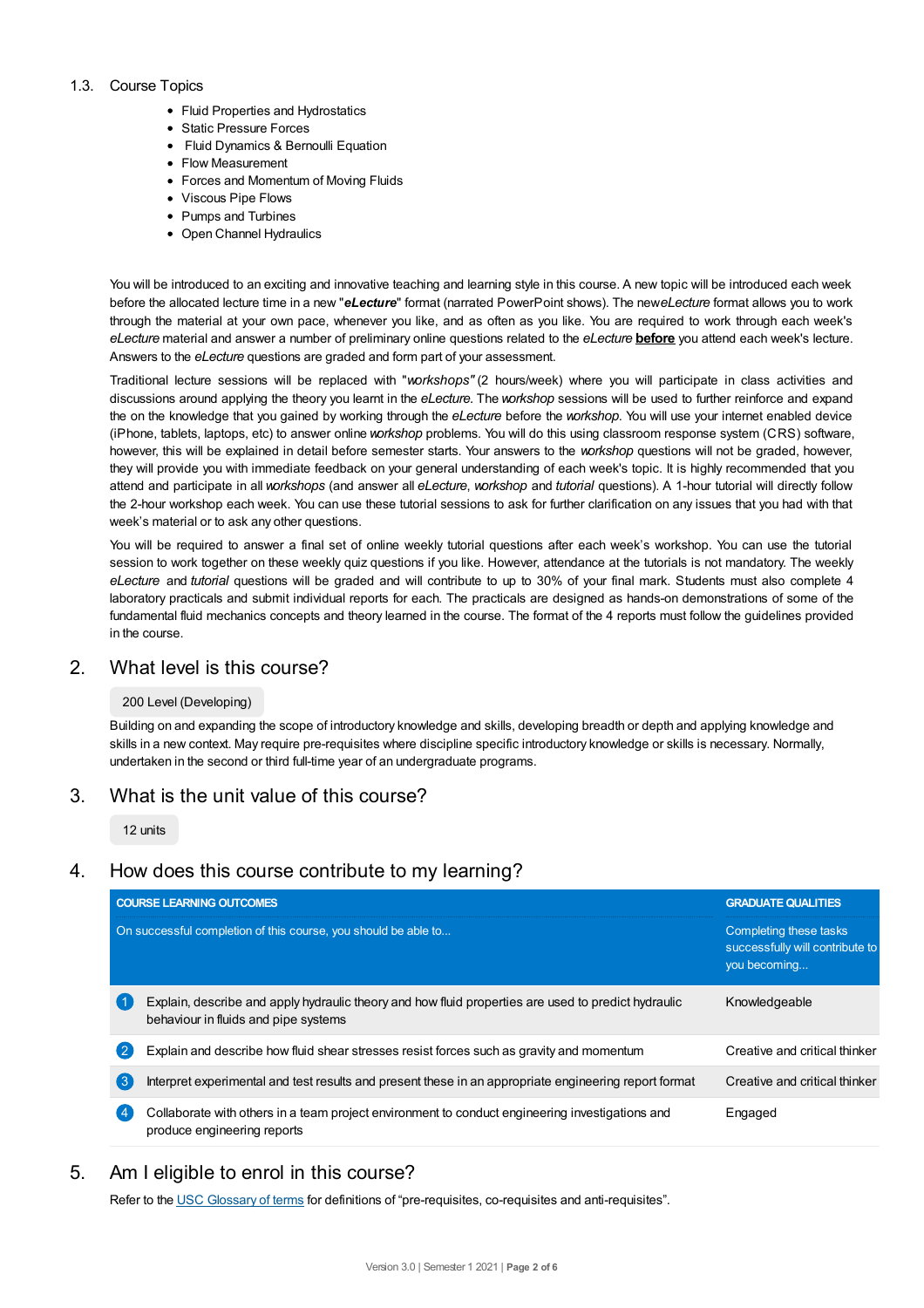## 5.1. Pre-requisites

(ENG102 or CIV1501 (USQ equivalent course)) and enrolled in Program SC383, SC384, SC410, SC411, SC425, SC430

5.2. Co-requisites

Not applicable

5.3. Anti-requisites

ENV2103 (USQ equivalent course)

5.4. Specific assumed prior knowledge and skills (where applicable) Basic Y12 maths knowledge is assumed.

## 6. How am I going to be assessed?

6.1. Grading Scale

## Standard Grading (GRD)

High Distinction (HD), Distinction (DN), Credit (CR), Pass (PS), Fail (FL).

## 6.2. Details of early feedback on progress

Early assessment will initially be provided in this course by monitoring student responses to the online quiz questions from Week 1. The course coordinator will contact students that may be having difficulties to see whether extra assistance is required.

## 6.3. Assessment tasks

| <b>DELIVERY</b><br><b>MODE</b> | <b>TASK</b><br>NO. | <b>ASSESSMENT</b><br><b>PRODUCT</b>     | <b>INDIVIDUAL</b><br><b>OR GROUP</b> | <b>WEIGHTING</b><br>$\%$ | <b>WHAT IS THE</b><br><b>DURATION/</b><br>LENGTH?                                                 | <b>WHEN SHOULD I SUBMIT?</b>                    | <b>WHERE SHOULD I</b><br><b>SUBMIT IT?</b> |
|--------------------------------|--------------------|-----------------------------------------|--------------------------------------|--------------------------|---------------------------------------------------------------------------------------------------|-------------------------------------------------|--------------------------------------------|
| All                            | 1                  | Quiz/zes                                | Individual                           | 30%                      | Responses to<br>weekly<br>eLecture<br>workshop and<br>tutorial quiz<br>questions (10<br>x3%ea     | Throughout teaching period<br>(refer to Format) | Online Test (Quiz)                         |
| All                            | 2                  | Practical /<br><b>Laboratory Skills</b> | Individual                           | 20%                      | Project output<br>and<br>associated<br>report (max<br>$250$ words $+$<br>appropriate<br>diagrams) | Refer to Format                                 | In Class                                   |
| All                            | 3                  | Examination                             | Individual                           | 50%                      | 2 hrs                                                                                             | Refer to Format                                 | In Class                                   |

## **All - Assessment Task 1:** Answer weekly eLecture, workshop CRS and tutorial questions (10 x 3% = 30% Total)

| <b>GOAL:</b>    | Using classroom response systems (CRS) increases student engagement and improves student learning outcomes. Working<br>through the content in the eLectures, participation in the weekly workshops using the CRS and answering weekly quizzes will<br>reinforce your learning and provide you with immediate feedback on your understanding.                                                                                                                           |
|-----------------|------------------------------------------------------------------------------------------------------------------------------------------------------------------------------------------------------------------------------------------------------------------------------------------------------------------------------------------------------------------------------------------------------------------------------------------------------------------------|
| <b>PRODUCT:</b> | Quiz/zes                                                                                                                                                                                                                                                                                                                                                                                                                                                               |
| <b>FORMAT:</b>  | This assessment task calls for both individual and groupwork participation. Weekly eLecture and tutorial quiz questions will be<br>answered individually by all students outside of class and will be graded for assessment. Workshop questions will be<br>answered both individually and in groups, in class, however, the workshop questions will not be graded as these questions<br>provide an opportunity for formative self-assessment.<br>Submit: weeks 1 to 13 |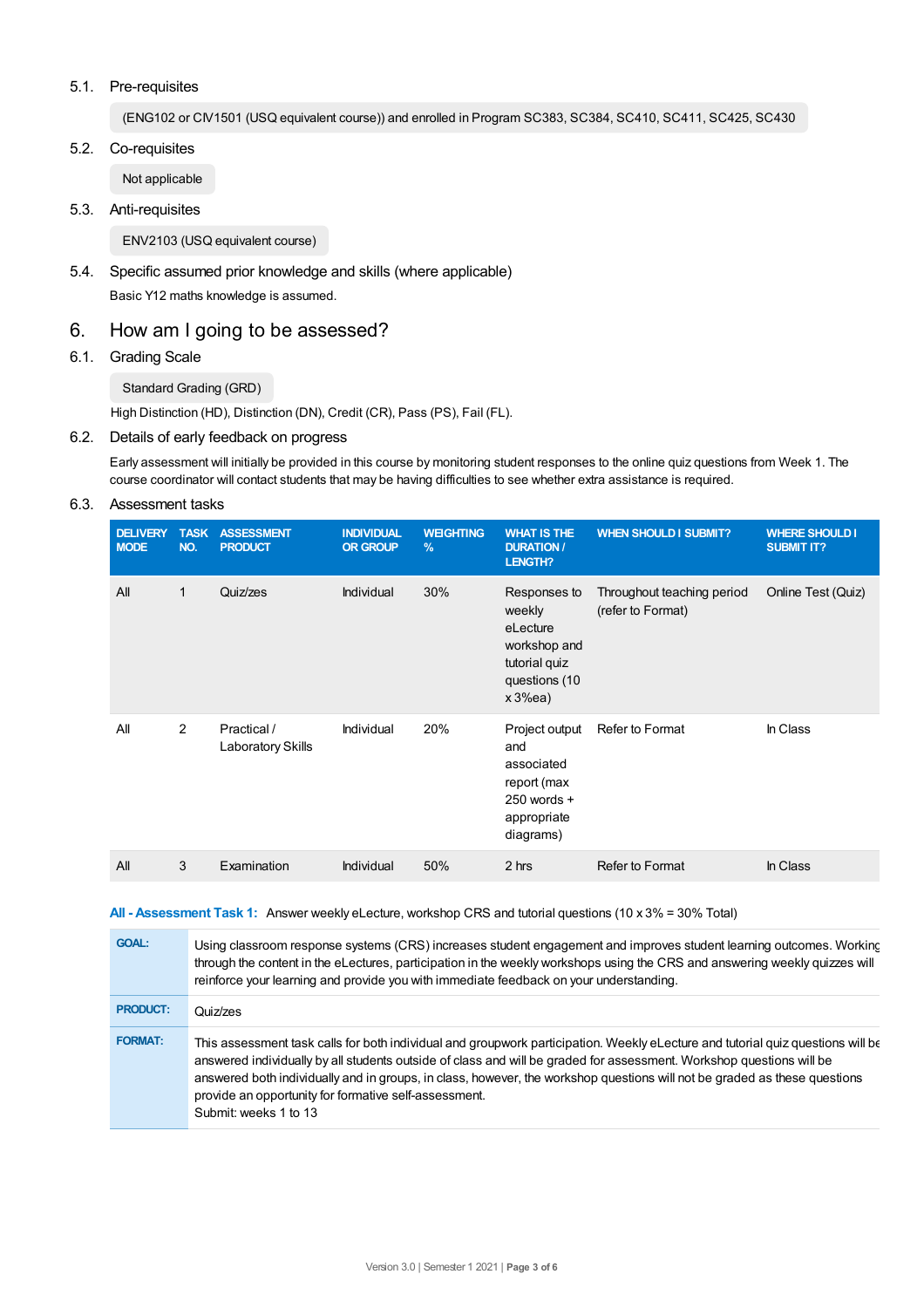| <b>CRITERIA:</b> | No. |                                                                                                                                               | <b>Learning Outcome</b><br>assessed |
|------------------|-----|-----------------------------------------------------------------------------------------------------------------------------------------------|-------------------------------------|
|                  |     | Correctness of your responses to the various weekly eLecture and tutorial questions                                                           |                                     |
|                  | 2   | Your individual responses to the questions are anonymous to other students and are only<br>available to the lecturer                          |                                     |
|                  | 3   | Your answers to the quiz questions will demonstrate your understanding of the lecture<br>materials and will identify areas for further study. |                                     |
|                  | 4   | Assessment criteria are mapped to the course learning outcomes.                                                                               | 1234                                |
|                  |     |                                                                                                                                               |                                     |

## **All - Assessment Task 2:** Laboratory Practicals and Reports - (4 x 5% = 20% Total)

| <b>GOAL:</b>     | The four laboratory practicals and design projects are designed as hands-on activities that demonstrate the theory presented<br>in the course material to help you to gain a deep understanding of the underlying fluid mechanics principles.                                                                                                                                                                                                                                                                                                    |                                                                          |                                     |  |  |  |  |
|------------------|--------------------------------------------------------------------------------------------------------------------------------------------------------------------------------------------------------------------------------------------------------------------------------------------------------------------------------------------------------------------------------------------------------------------------------------------------------------------------------------------------------------------------------------------------|--------------------------------------------------------------------------|-------------------------------------|--|--|--|--|
| <b>PRODUCT:</b>  |                                                                                                                                                                                                                                                                                                                                                                                                                                                                                                                                                  | Practical / Laboratory Skills                                            |                                     |  |  |  |  |
| <b>FORMAT:</b>   | Submit: At next practical class (or 2 weeks later). (You MUST wear covered shoes in the laboratory - thongs etc are not<br>allowed!)The four practicals (5% each) will be completed by small groups of students. However, the reports are to be<br>submitted individually by all students. Reports should NOT be longer than 5 pages (see Report Writing Guidelines in Practical<br>folder on Portal). Report writing is a very important skill for engineering graduates to have and producing these reports will hel<br>you hone these skills. |                                                                          |                                     |  |  |  |  |
| <b>CRITERIA:</b> | No.                                                                                                                                                                                                                                                                                                                                                                                                                                                                                                                                              |                                                                          | <b>Learning Outcome</b><br>assessed |  |  |  |  |
|                  |                                                                                                                                                                                                                                                                                                                                                                                                                                                                                                                                                  | Degree to which the report adheres to the specified structure;           |                                     |  |  |  |  |
|                  | 2                                                                                                                                                                                                                                                                                                                                                                                                                                                                                                                                                | Completeness of all components of the report within specified word count |                                     |  |  |  |  |
|                  | 3                                                                                                                                                                                                                                                                                                                                                                                                                                                                                                                                                | Completeness and accuracy of data                                        |                                     |  |  |  |  |
|                  | 4                                                                                                                                                                                                                                                                                                                                                                                                                                                                                                                                                | Depth of discussion and reflection on the project.                       |                                     |  |  |  |  |
|                  |                                                                                                                                                                                                                                                                                                                                                                                                                                                                                                                                                  |                                                                          |                                     |  |  |  |  |

## **All - Assessment Task 3:** Two Mini-exams - 2 hrs (2 x 25% = 50% of final grade)

| <b>GOAL:</b>     |                                                                                                                                                                                                                                                                                                                                                                                                                                                                                                                                                                                                                                                                                                                                                                                   | The two mini-exams will allow you to demonstrate your understanding of the theory learnt during the course and your ability to<br>use the theory to solve Fluid Mechanics problems |  |  |  |
|------------------|-----------------------------------------------------------------------------------------------------------------------------------------------------------------------------------------------------------------------------------------------------------------------------------------------------------------------------------------------------------------------------------------------------------------------------------------------------------------------------------------------------------------------------------------------------------------------------------------------------------------------------------------------------------------------------------------------------------------------------------------------------------------------------------|------------------------------------------------------------------------------------------------------------------------------------------------------------------------------------|--|--|--|
| <b>PRODUCT:</b>  |                                                                                                                                                                                                                                                                                                                                                                                                                                                                                                                                                                                                                                                                                                                                                                                   | <b>Fxamination</b>                                                                                                                                                                 |  |  |  |
| <b>FORMAT:</b>   | Submit: Week 6 and 13. The first mini-exam will take place in the Week 6 workshop session. This mini-exam will assess the<br>content of lectures covered in Weeks 1-5. The second mini-exam will take place in the Week 13 workshop session. This mini-<br>exam will assess the content of lectures covered in Weeks 6-12. You will be required to solve a number of typical Fluid<br>Mechanics problems similar to those given in the eLectures, workshops and tutorial questions throughout the semester. Your<br>exam solutions will be used to evaluate your understanding of the total course material. The duration of the two mini-exams wil<br>be 2 hours each (closed book, programmable calculators are NOT permitted to be used but a formula sheet will be provided). |                                                                                                                                                                                    |  |  |  |
| <b>CRITERIA:</b> | No.                                                                                                                                                                                                                                                                                                                                                                                                                                                                                                                                                                                                                                                                                                                                                                               | <b>Learning Outcome</b>                                                                                                                                                            |  |  |  |
|                  |                                                                                                                                                                                                                                                                                                                                                                                                                                                                                                                                                                                                                                                                                                                                                                                   | assessed                                                                                                                                                                           |  |  |  |
|                  |                                                                                                                                                                                                                                                                                                                                                                                                                                                                                                                                                                                                                                                                                                                                                                                   | Correct answers to the problems                                                                                                                                                    |  |  |  |
|                  | 2                                                                                                                                                                                                                                                                                                                                                                                                                                                                                                                                                                                                                                                                                                                                                                                 | Use of correct methodology                                                                                                                                                         |  |  |  |
|                  | 3                                                                                                                                                                                                                                                                                                                                                                                                                                                                                                                                                                                                                                                                                                                                                                                 | Demonstrated understanding through use of correct formulae                                                                                                                         |  |  |  |
|                  | 4                                                                                                                                                                                                                                                                                                                                                                                                                                                                                                                                                                                                                                                                                                                                                                                 | Inclusion of all workings showing a logical sequence to the problem solution                                                                                                       |  |  |  |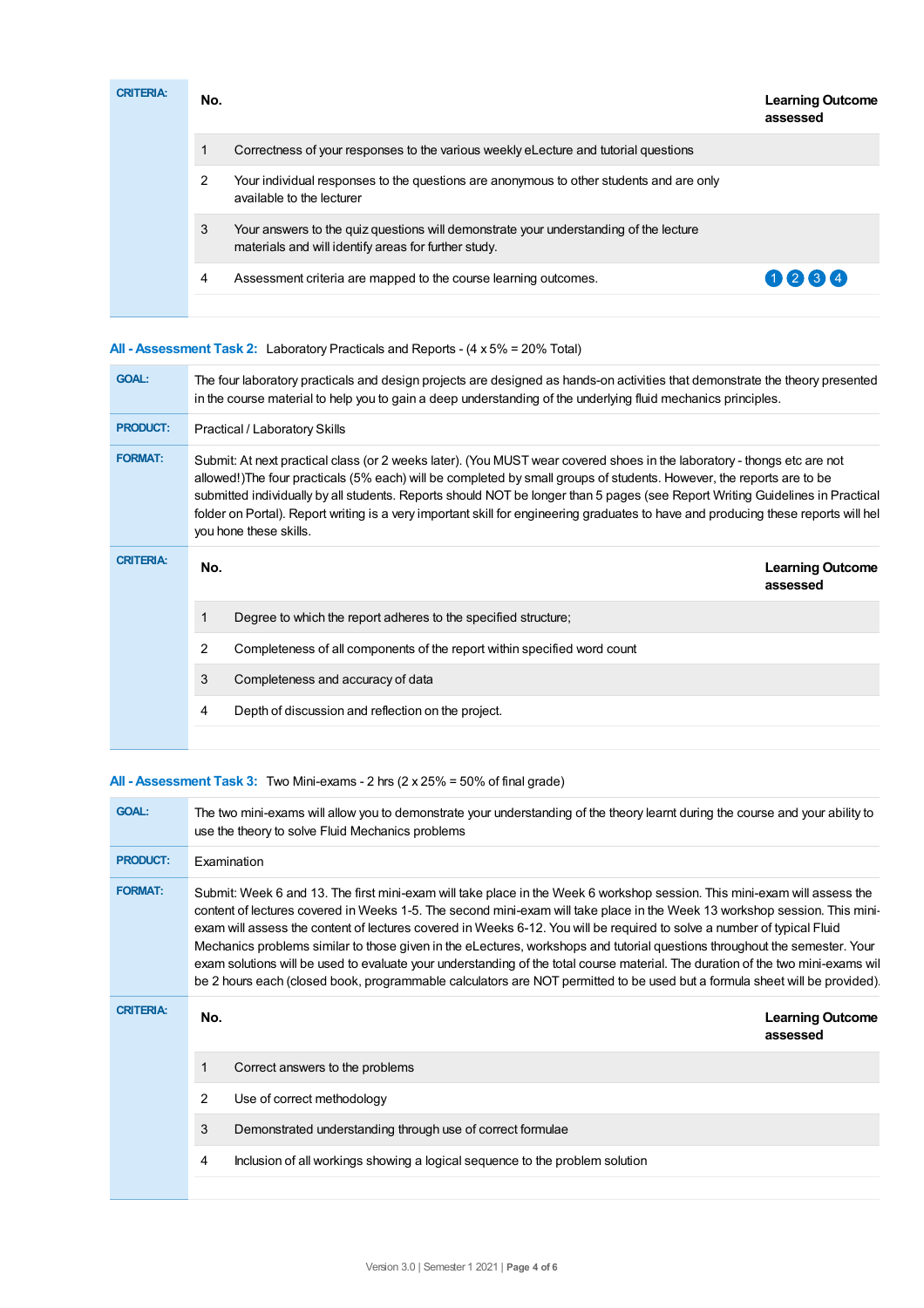# 7. Directed study hours

A 12-unit course will have total of 150 learning hours which will include directed study hours (including online if required), self-directed learning and completion of assessable tasks. Directed study hours may vary by location. Student workload is calculated at 12.5 learning hours per one unit.

# 8. What resources do I need to undertake this course?

Please note: Course information, including specific information of recommended readings, learning activities, resources, weekly readings, etc. are available on the course Blackboard site– Please log in as soon as possible.

## 8.1. Prescribed text(s) or course reader

Please note that you need to have regular access to the resource(s) listed below. Resources may be required or recommended.

| <b>REQUIRED?</b> | <b>AUTHOR</b> | <b>YEAR TITLE</b>                                                                                                                                                            | <b>PUBLISHER</b> |
|------------------|---------------|------------------------------------------------------------------------------------------------------------------------------------------------------------------------------|------------------|
| Recommended n/a  |               | Students are advised to refer to the many high quality Fluid<br>Mechanics textbooks in the USC and other libraries when<br>needing further clarification on included topics. | n/a              |

## 8.2. Specific requirements

Fully enclosed shoes must be worn in the engineering laboratory (i.e. no thongs or sandals). If you do not have the correct shoes you will not be allowed to do the practical. You must also undertake the laboratory induction before you can undertake any practical.

## 9. How are risks managed in this course?

Health and safety risks for this course have been assessed as low. It is your responsibility to review course material, search online, discuss with lecturers and peers and understand the health and safety risks associated with your specific course of study and to familiarise yourself with the University's general health and safety principles by reviewing the online [induction](https://online.usc.edu.au/webapps/blackboard/content/listContentEditable.jsp?content_id=_632657_1&course_id=_14432_1) training for students, and following the instructions of the University staff.

# 10. What administrative information is relevant to this course?

## 10.1. Assessment: Academic Integrity

Academic integrity is the ethical standard of university participation. It ensures that students graduate as a result of proving they are competent in their discipline. This is integral in maintaining the value of academic qualifications. Each industry has expectations and standards of the skills and knowledge within that discipline and these are reflected in assessment.

Academic integrity means that you do not engage in any activity that is considered to be academic fraud; including plagiarism, collusion or outsourcing any part of any assessment item to any other person. You are expected to be honest and ethical by completing all work yourself and indicating in your work which ideas and information were developed by you and which were taken from others. You cannot provide your assessment work to others. You are also expected to provide evidence of wide and critical reading, usually by using appropriate academic references.

In order to minimise incidents of academic fraud, this course may require that some of its assessment tasks, when submitted to Blackboard, are electronically checked through SafeAssign. This software allows for text comparisons to be made between your submitted assessment item and all other work that SafeAssign has access to.

## 10.2. Assessment: Additional Requirements

Eligibility for Supplementary Assessment

Your eligibility for supplementary assessment in a course is dependent of the following conditions applying:

The final mark is in the percentage range 47% to 49.4% The course is graded using the Standard Grading scale You have not failed an assessment task in the course due to academic misconduct

## 10.3. Assessment: Submission penalties

Late submission of assessment tasks may be penalised at the following maximum rate:

- 5% (of the assessment task's identified value) per day for the first two days from the date identified as the due date for the assessment task.

- 10% (of the assessment task's identified value) for the third day - 20% (of the assessment task's identified value) for the fourth day and subsequent days up to and including seven days from the date identified as the due date for the assessment task.

- A result of zero is awarded for an assessment task submitted after seven days from the date identified as the due date for the assessment task. Weekdays and weekends are included in the calculation of days late. To request an extension you must contact your